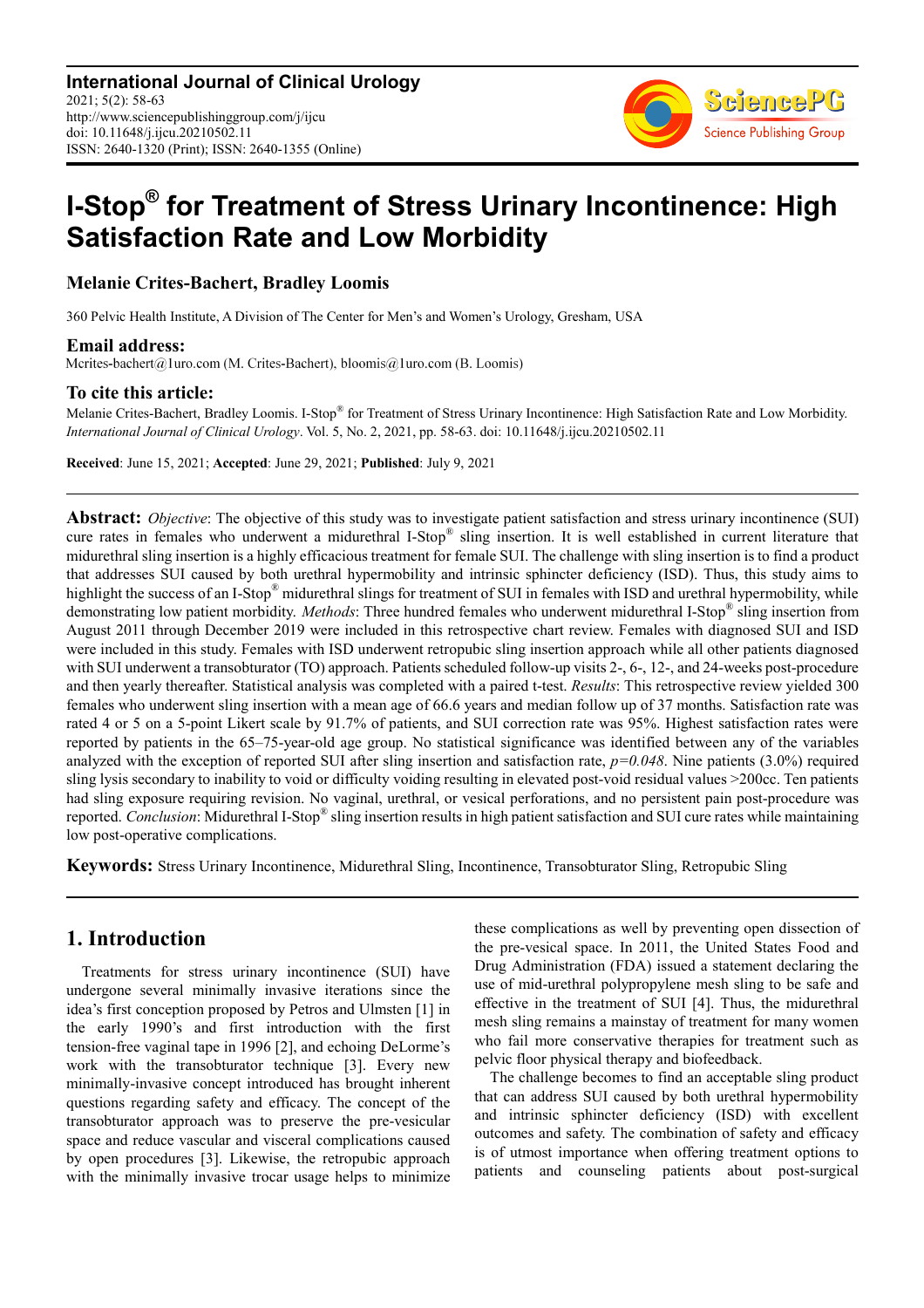expectations and longevity of treatment.

The I-Stop® midurethral sling (CL Medical, Lyon, France) is a monofilament, macroporous, and inelastic sling made of polypropylene mesh. It has been well-established that these are superior characteristics of sling material by reducing infection rate and allowing incorporation of the tissue within the mesh to reduce sling exposure and compromised healing [5-7].

The objective of this paper is to demonstrate that the I-Stop® midurethral sling remains a highly effective treatment for SUI with low morbidity and a high rate of satisfaction. Specifically, the I-Stop® midurethal sling by CL Medical not only demonstrates superior safety but also superior efficacy, durability, and patient satisfaction with an exceptionally low morbidity rate.

# 2. Materials and Methods

Patients undergoing midurethral I-Stop® sling insertion from August 2011-December 2019 were included in this retrospective chart review design with a total of 300 females who underwent I-Stop<sup>®</sup> sling insertion out of 322 total female patients. All procedures were performed by a single surgeon who is Fellowship trained in Female Pelvic Medicine and Reconstructive Surgery and underwent the procedure under general anesthesia. The Internal Review Board (IRB) was consulted, and the IRB confirmed that IRB approval was not required for this study. Each patient included in this study underwent the procedure with an inelastic, looped-edge macroporous sling constructed of polypropylene (I-Stop®, CL Medical, Lyon, France) for diagnosed SUI. Patients with SUI were diagnosed by urodynamic studies, noted urethral hypermobility, and/or SUI visualized during physical exam. Patients with ISD were diagnosed by urodynamic studies revealing VLPP  $\leq$ =60cm H<sub>2</sub>O. All multichannel urodynamic studies were performed using air-charged catheters and were all performed according to standard protocol in the same clinic. However, not all patients underwent urodynamic testing prior to their surgical procedure.

Patients diagnosed with ISD underwent retropubic sling insertion (24 patients) while all other patients with diagnosed SUI underwent a transobturator approach (276 patients). Patients who required pelvic organ prolapse (POP) concomitantly were included in this review as were patients who had previously undergone prior anti-incontinence procedures and confirmed overactive bladder by urodynamic studies. Patients were excluded from this review if they underwent sling insertion using any other product other than I-Stop® or underwent autologous sling insertion. Patients with prior sling insertion were included as the sling revision was performed with I-Stop® sling.

All patients were evaluated and physically examined by the primary surgeon prior to surgery and at each subsequent follow up appointment. Every patient's follow up visits was scheduled at 2, 6, 12, 24 weeks, and then yearly thereafter. Patient data considered included age at time of procedure, prior history of anti-incontinence procedure, and diagnosis of overactive bladder, complications of procedure, persistent pain, persistent

urinary retention/incomplete bladder emptying, persistent SUI, and satisfaction rate as measured on a 5-point Likert scale. Patients reported their satisfaction rates by telephone follow-up. Success was measured by those patients who reported a 4 or a 5 on a 5-point Likert scale. Patients also self-reported the presence or absence of post-operative SUI at each of their scheduled follow up visits or at the time of telephone follow up. For patients who were not seen within the last two years, a telephone follow-up was conducted at the time of writing this manuscript to assess patient satisfaction rates.

Additionally, patient charts were reviewed for patients being treated for overactive bladder (OAB), those who experienced sling exposure and if it was repaired in the office or operating room setting, those who needed sling revision and the reason for revision, and those patients who underwent urethral bulking agent (UBA) post-sling.

Statistical analysis of the collected data was completed with a paired t-test. Normal and continuous data was reported as mean and standard deviation. A  $p$  value <0.05 was considered significant. The data analysis for statistical significance was conducted for comparison of each of the following variables: Age, BMI, SUI after sling insertion, follow up, prior sling, sling exposure, persistent pain, need for UBA, OAB treatment, sling revision, and satisfaction rate.

# 3. Results

This retrospective review had a total of 322 total patients. Twenty-two patients were excluded secondary to sling insertion with a different brand/type of sling. Thus, we yielded 300 patients who underwent I-Stop® sling insertion with a mean age of 66.6 years and median follow-up period of 37 months (Table 1). The follow-up duration was not normally distributed. The median BMI of patients included in this study was 28.4±6.19. Three patients were lost to follow up and one patient was deceased at the time of this review, so satisfaction rate was taken from the verbal report given at their last follow up appointment.

Of the 300 procedures, there were no vaginal, urethral, or vesical perforations. Additionally, there was no report of uncontrolled pain post-procedure. One patient suffered from a hematoma of the retropubic space following retropubic sling insertion that required evacuation 2 days post-procedure. This patient gave a low satisfaction rate despite successful hematoma evacuation and no persistent SUI reported after the procedure. Patient pelvic operation history was indicated by whether the patient had a prior sling. Of the 300 patients, only 57 of the women were pre-menopausal (less than 55 years of age). 243 women were post-menopausal (greater than 55 years of age at the time of publication).

Nine patients (3.0%) required sling lysis secondary to inability to void, or difficulty voiding, resulting in elevated post-void residual values >200cc that were symptomatic (Table 2). Ninety-five percent (95%) of patients who underwent sling insertion did not have SUI after surgery. Of those 15 patients who reported persistent SUI after sling insertion, 12 of those patients (4.0%) opted to undergo UBA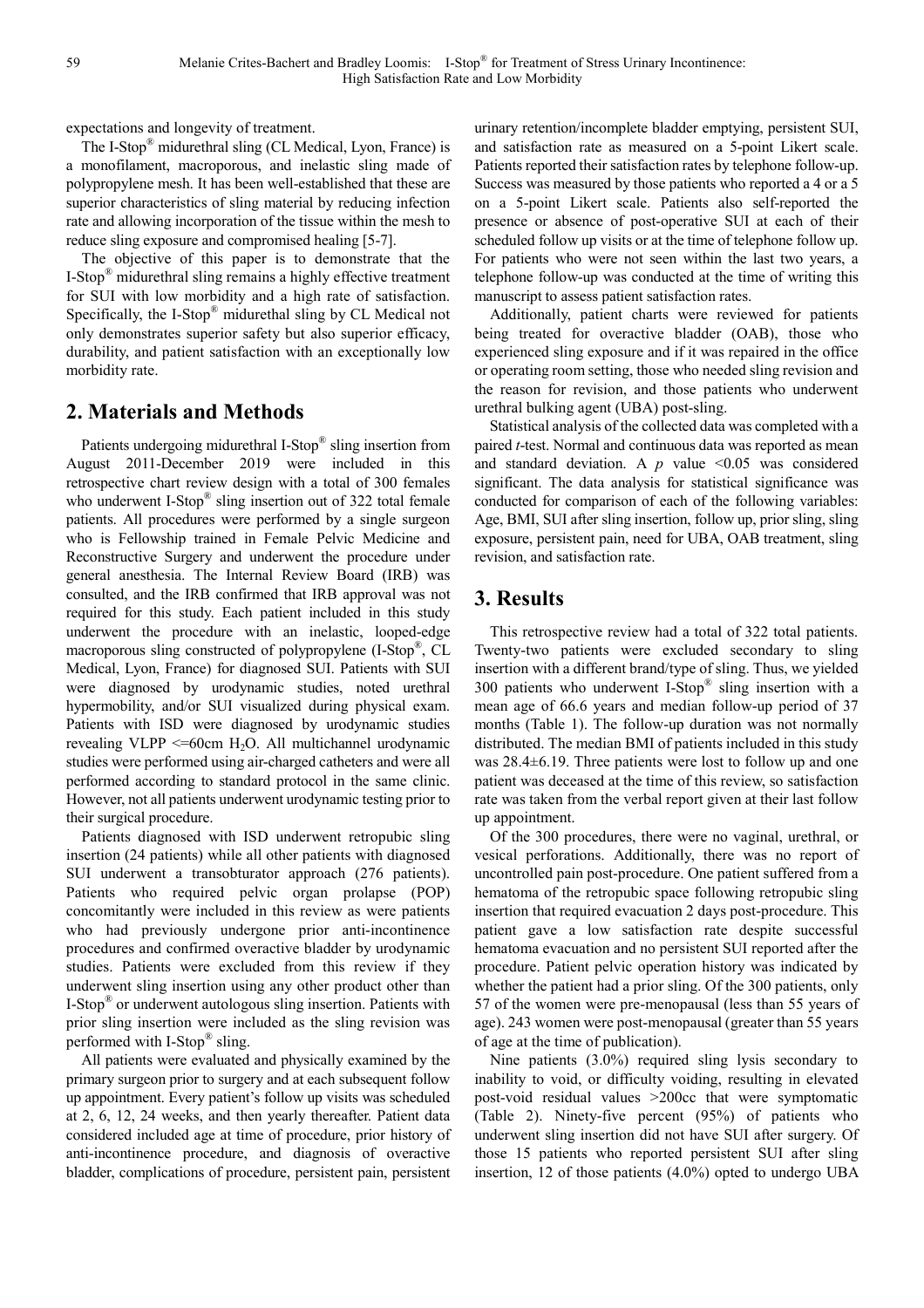injection (Table 2). Additionally, only 10 patients (3.3%) had a sling exposure requiring revision (Table 2). Of those 10 patients with exposure, 6 of those patients successfully underwent revision in the office setting with local anesthesia. The remaining 4 patients who underwent revision for exposure had a successful revision in the operating room setting; 2 secondary to body habitus preventing office revision and 1 patient had exposure located in an area in the vagina that could not be accessed easily in the office. The one remaining patient requiring revision could have been revised in the office, but she required another surgery and opted to have it repaired in the operating room concomitantly. All sling exposures were revised.

|                           | N<br>300       |           | <b>Minimum</b> | <b>Maximum</b> | Mean<br>66.6 years old |  |
|---------------------------|----------------|-----------|----------------|----------------|------------------------|--|
| Age (years)               |                |           | 30 years old   | 93 years old   |                        |  |
| Age group                 | 25-35          |           | 41 months      | 41 months      | 41.0 months            |  |
|                           | 35-45          | 15        | 7 months       | 67 months      | 32.6 months            |  |
|                           | $45 - 55$      | 42        | 7 months       | 96 months      | 36.8 months            |  |
|                           | 55-65          | 57        | 7 months       | 96 months      | 41.6 months            |  |
|                           | 65-75          | 97        | 4 months       | 103 months     | 35.1 months            |  |
|                           | 75-85          | 72        | 5 months       | 96 months      | 39.5 months            |  |
|                           | 85-95          | 16        | 10 months      | 100 months     | 39.0 months            |  |
| Follow up (months)        |                | 300       | 4 months       | 103 months     | 37.7 months            |  |
| Median Follow up (months) |                | 37 months |                |                |                        |  |
| BMI (median)              | $28.4\pm 6.19$ |           |                |                |                        |  |
| Pre-Menopausal Women (N)  | 57             |           |                |                |                        |  |
| Post-Menopausal Women (N) | 243            |           |                |                |                        |  |

Table 2. Operative Variables of Patients Undergoing Sling Insertion.

|                                    | Yes       |                    | No        |                    |  |
|------------------------------------|-----------|--------------------|-----------|--------------------|--|
| Category                           | Frequency | Percentage $(\% )$ | Frequency | Percentage $(\% )$ |  |
| Prior Sling                        | 40        | 13.3               | 260       | 86.7               |  |
| SUI After Sling                    | 15        | 5.0                | 285       | 95.0               |  |
| Urethral Bulking Agent After Sling | 12        | 4.0                | 288       | 96.0               |  |
| <b>OAB</b> Treatment               | 141       | 47.0               | 159       | 53.0               |  |
| Sling Exposure                     | 10        | 3.3                | 290       | 96.7               |  |
| Persistent Pain                    |           | 1.0                | 297       | 99.0               |  |
| Sling Revision                     |           | 3.0                | 291       | 97.0               |  |

As referenced in Table 2, 99% of patients reported no persistent pain after sling insertion. The remaining 1% of patients had resolution of symptoms with pelvic floor physical therapy. We considered patients who underwent prior midurethral sling insertion for this study, which comprised 40 patients (13.3%). Evaluation of SUI after surgery was

indicated by subjective self-report during each of the patient's scheduled follow up visits. Subjectively, most SUI symptoms had resolved within 6 weeks to 3 months post-operatively. Of the 300 patients included in this study, 141 patients (47%) required OAB treatment with medications.

Table 3. Patient Satisfaction Rate on a 5-point Likert Scale.

| <b>Age Group (Years)</b> | 25-35    | 35-45  | 45-55 | 55-65          | 65-75 | 75-85 | 85-95            | <b>Total</b> |  |
|--------------------------|----------|--------|-------|----------------|-------|-------|------------------|--------------|--|
| Level                    | $\Omega$ | $_{0}$ |       | $\Omega$       |       |       | $\boldsymbol{0}$ | O            |  |
|                          | $\Omega$ | 0      |       |                |       |       |                  |              |  |
|                          | $\theta$ | 0      |       |                | 4     |       |                  | 14           |  |
|                          | $\theta$ |        |       | $\overline{4}$ | 15    |       |                  | 36           |  |
|                          |          | 13     | 34    | 50             | 75    | 56    | 10               | 239          |  |
| Total                    |          | 15     | 42    | 57             | 97    | 72    | 16               | 300          |  |

The satisfaction rate after sling insertion of patients reporting satisfaction of 4 or 5 was high at 91.7% as illustrated by Table 3. Additionally, the highest rate of satisfaction reported in Table 3 was in the age group of 55–85-year-old patients with the highest rate of satisfaction being reported by those in the 65–75-year-old age group. There was no statistical significance noted between any of the variables analyzed except for the report of SUI after sling insertion and patient satisfaction rate,  $p=0.048$ .

### 4. Discussion

The objective of this study was to evaluate patient satisfaction rate of those patients who underwent an I-Stop<sup>®</sup> midurethral sling insertion for SUI. As previously supported by Krauth et al., midurethral sling insertion has demonstrated to be a very effective treatment for SUI [3]. Krauth et al., discovered that patients had an 85.5% satisfaction rate after one-year post-surgery [3]. Similarly, Gomelsky reviewed 55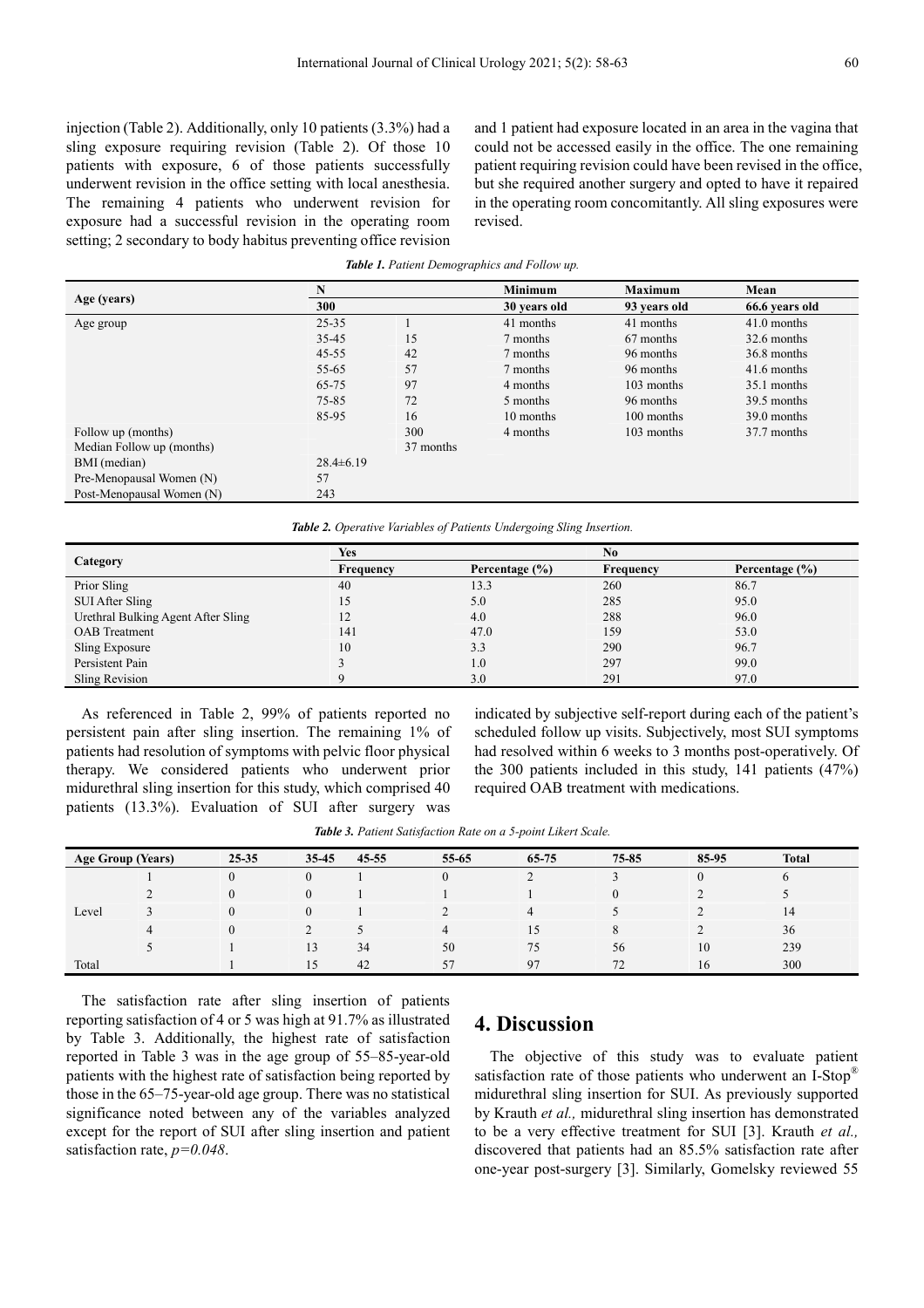studies comparing retropubic (RP) to transobturator (TO) midurethral slings that further solidify previous patient satisfaction rates. This study examined patient satisfaction rate during three post-operative periods: short-, medium-, and long-term follow-up. Mean subjective cure rates were found to be 83%, 87%, and 84%, respectively [11]. Our results demonstrated a 91.6% patient satisfaction rate for a median of 37 months post-surgery (ranging from 4-103 months). We found that 95% of patients who underwent I-Stop® sling insertion did not report SUI after surgery. This successfully highlights a positive correlation between satisfaction rating and resolution of SUI for which this retrospective study found significance. Glass et al. found that patients who underwent previous incontinence surgery had a negative SUI cure rate and thus a lower satisfaction rate than patients who did not have previous incontinence surgery [10]. Conversely, our study found no association with prior sling surgeries and subjective cure rates among those patients.

Differences in patient satisfaction among older patients can be complicated by several factors. First, concomitant SUI and OAB likely alter a patient's interpretation of the procedure's success if they are still experiencing leakage resulting from OAB. This is, perhaps, secondary to a lack of patient understanding of the various types of incontinence. Mallett et al. found that a significant number of women expected resolution of symptoms that were not associated with SUI; notably, 92% of women expected that SUI surgery would improve urinary urgency and 74% of women expected resolution of urinary frequency [12]. Nettleman explains that patient satisfaction is directly related to the patient's post-procedural expectations [13]. Furthermore, older patients historically have an increased percentage of concomitant OAB, which leads to more residual leaks compared to younger patients. As Ulrich et al. explains, de novo OAB could develop in older women, thereby decreasing subjective satisfaction ratings [11]. Contrastingly, Shin et al. found that out of 76 patients with SUI who underwent midurethral sling operations, 5 patients (6.6%) developed de novo urgency, and the remaining 71 patients did not develop de novo urgency [15]. Shin et al. expanded on this finding by stating that the de novo urgency was tolerable in 5 patients [15], however, the impact on satisfaction rating remains plausible.

Younger patient populations that have uncomplicated SUI are often cured by sling insertion, thereby increasing satisfaction ratings. We, however, did not find a significant difference when comparing patient age to patient satisfaction. It seems that our findings could be affected by the patients who also require treatment for OAB, as some patients conflate SUI symptoms with OAB symptoms and, thus, were not optimally satisfied post-procedure. This is more prominent in older patient populations, as evidenced by 47% of patients requiring OAB treatment with medications in our study. Because we did not find a significant correlation between age and patient satisfaction, we can therefore imply that OAB presence had minimal impact on patient satisfaction. The success of surgery for SUI is further compromised by performing it in older populations, as Lo et al. found that both subjective and objective cure rates were significantly lower in older populations compared to younger populations [14]. They further posit that age has a negative impact on lower urinary tract symptoms (LUTS) and this can persist even after I-Stop® midurethral sling surgery [14]. Nevertheless, we found that I-Stop® midurethral sling insertion demonstrates a 91.6% satisfaction rate for treating patients with SUI.

This study further elaborates on previous study findings that suggest I-Stop® midurethral sling insertion has a very low complication rate. As demonstrated by Ulrich et al., there were no reported hemorrhage or hematoma formation at the time of surgery [11]. Similarly, Jijon et al. and Krauth et al. found that one and five patients developed a hematoma, respectively [7, 11]. Our study further supports a low post-surgical complication rate. Our outcomes found only one patient (0.3%) developed a hematoma that was successfully evacuated two days post-procedure without further complication. Additionally, our study expands on previous evidence that suggests I-Stop® midurethral sling insertion has a low risk of both revision and exposure rate. Jijon et al. and Ulrich et al. demonstrated that 7.7% and 7% of patients required reintervention, respectively [7, 11]. However, our results were much lower. Our patients required a revision rate of 3.3%, secondary to exposure. Our low exposure rate can potentially be explained, in part, to surgical technique, as more occurrences happened in a cluster of five exposures at post-op within six weeks. The surgeon in our study had been using a running Vicryl suture and changed to an interrupted Vicryl suture with fewer exposures thereafter. This would suggest the possibility of exposure potentially secondary to causes such as faulty suture material, hematoma formation that could not spontaneously evacuate, or less tension on the suture line.

Our study further supports a low rate of sling exposure, as ten patients (3.3%) in our study experienced sling exposure. Sling exposure was identified during proper pelvic examinations at each of the patient's scheduled follow up visits and often occurred in clusters of five. Of these, six patients underwent in-office repair, and four patients had their slings revised in the operating room. Patients underwent sling revisions in the operating room for various reasons. Two patients had increased body habitus preventing revision in the office, one patient had devascularized tissue needing augmentation, and one patient had an upcoming surgery who elected to revise the sling in the operating room concomitantly. The latter patient would have otherwise been a candidate for in-office sling. In-office sling revisions are important because it highlights that when exposures happened, they were not complicated and are revised easily. Additionally, in-office revisions are much more accessible for patients rather than revisiting the operating room. All 10 patients in this study who had sling exposure underwent sling revision.

As previously discussed by Glass et al., 67.5% of patients in their study underwent a concomitant surgery at the time of SUI repair, which included both hysterectomies and pelvic organ prolapse (POP) repair [10]. They found that concomitant POP repair along with midurethral sling placement improves the subjective cure rate for SUI [10]. Our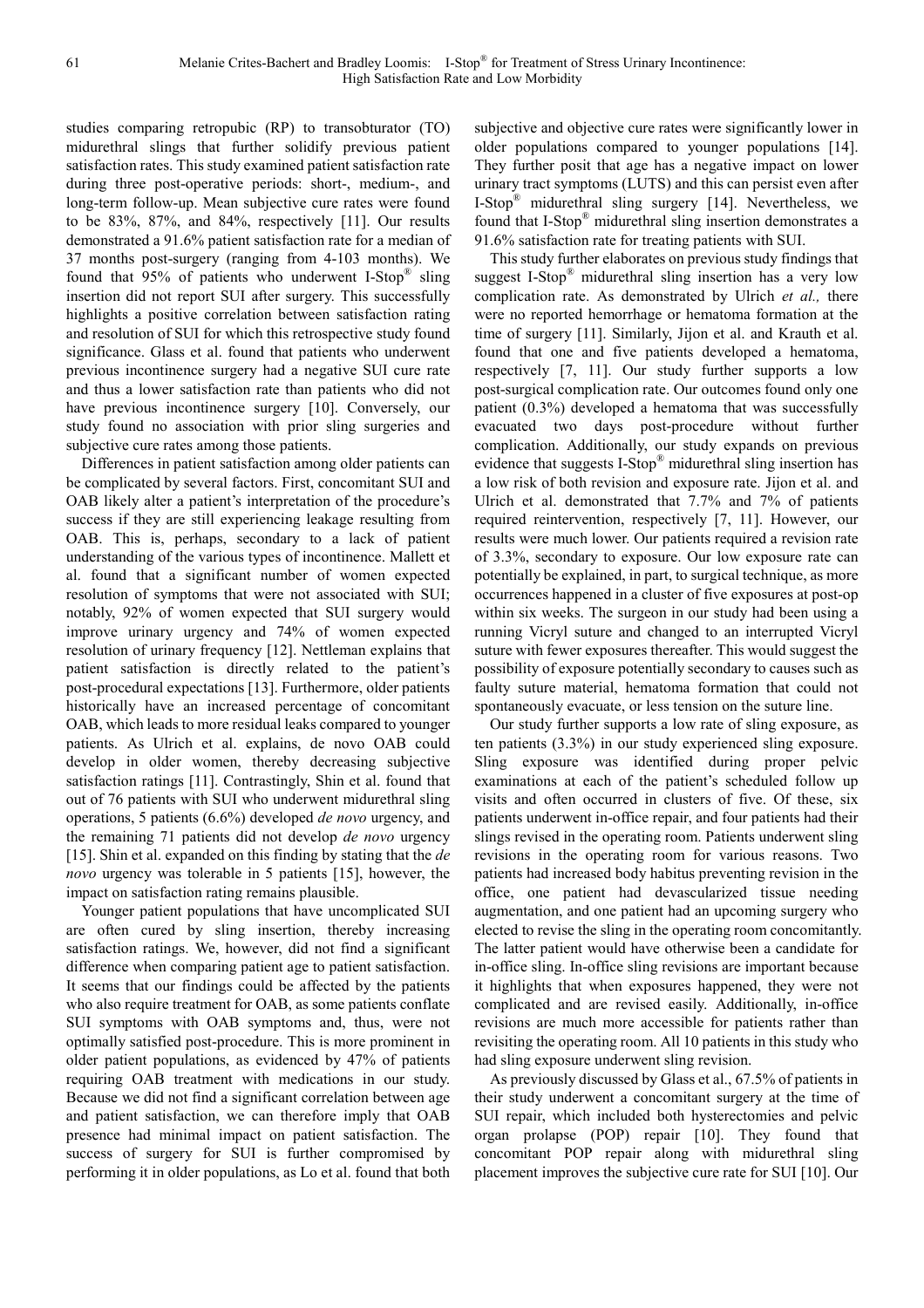study expands on this previous research, as we also included patients with concomitant POP undergoing retropubic I-Stop® midurethral sling placement with similar findings.

Strengths of this study include a large dataset of patients and consistent periods of follow-up with every patient. Glass et al., discusses single-surgeon procedures as a limitation in the study design [10]. However, single-surgeon procedures can also be interpreted as a strength as this controls for variability in surgical techniques or patient selection. For example, Krauth et al. included both urologists and gynecologists in their study and found patient satisfaction rate to be 85.5% [3]. Perhaps a difference in patient satisfaction rate could be attributed to the surgeon's specialty, as they could have different parameters for patient selection and utilize different surgical techniques. One potential limitation of this study is that it is a retrospective cohort study and, thus, the results could not be compared to a control group. Another limitation of this study is that patients with both RP sling insertion and TO sling insertion were included. Gomelsky's previous review found inconsistent subjective and objective outcomes when comparing both TO and RP midurethral slings [11]. Thus, it would be an interesting avenue to study satisfaction rates of the two different groups using the same  $I-STOP^{\otimes}$  sling. A third limitation of this study is that validated questionnaires to assess patient satisfaction and the resolution of SUI symptoms was not used. However, a Likert scale allows us to easily operationalize and quantify patient satisfaction and could be interpreted as a strength in this study.

In future studies, it would be interesting to examine the extent of patient education of OAB symptoms more completely in comparison to SUI and potential leakage. Shin et al. examined 78 patients with SUI with urgency who underwent midurethral sling operations and found that 51 (65.4%) patients had resolved urgency, but 24 (30.8%) of patients had persistent urgency after midurethral sling insertion [15]. Due to the similarities of both SUI and OAB symptoms causing leakage, it would be of interest to investigate differences more extensively in studies comparing pre- and post-surgical satisfaction rates. Perhaps, in the future, it would be useful to further categorize SUI symptoms and observe how this impacts satisfaction rating. This would serve to help direct patient-doctor conversations prior to surgery with the hope that the patient will be able to further understand the differences in symptoms. In addition to urodynamic studies, we would observe if this would increase a patient's overall satisfaction rate of the procedure.

# 5. Conclusion

Our study using an I-Stop® midurethral sling for treatment of SUI supports previous research that demonstrates high patient satisfaction and high cure rates of midurethral sling insertion. Our study demonstrates high patient satisfaction rate even after nine years of follow up while also limiting patient morbidity and post-operative complications. Out of 300 patients, we yielded an overall satisfaction rating of 91.7% and an SUI correction rating of 95%. Notably, we maintained

very low post-surgical complications, highlighting that I-Stop® midurethral sling insertion is an excellent procedure for treating SUI in patients with ISD and urethral hypermobility.

# Acknowledgements

The authors declare that they have no competing interests. Dr. Crites-Bachert is a consultant for CL Medical.

### References

- [1] Sivaslioglu AA, Unlubilgin E, Aydogmus S, et al. A prospective randomized controlled trial of the transobturator tape and tissue fixation mini-sling in patients with stress urinary incontinence: 5-year results. *J Urol.* 2012; 188 (1): 194-199.
- [2] Ross S, Tang S, Eliasziw M, et al. Transobturator tape versus retropubic tension-free vaginal tape for stress urinary incontinence: 5-year safety and effectiveness outcomes following a randomised trial. Int Urogynecol J. 2016; 27 (6): 879-886.
- [3] Krauth JS, Rasoamiaramanana H, Barletta H, et al. Sub-urethral tape treatment of female urinary incontinence--morbidity assessment of the trans-obturator route and a new tape (I-STOP): A multi-centre experiment involving 604 cases. Eur Urol. 2005; 47 (1): 102-107.
- [4] Considerations about surgical mesh for SUI. fda.gov. https://www.fda.gov/medical-devices/urogynecologic-surgical -mesh-implants/considerations-about-surgical-mesh-sui. Updated April 16, 2019. Accessed February 21, 2021.
- [5] Nazemi TM, Kobashi KC, Govier FE. Synthetic sling options for stress urinary incontinence. Curr Bladder Dysfunct Rep. 2007; 2 (2): 79-85.
- [6] Amid, PK. Classification of biomaterials and their related complications in abdominal wall hernia surgery. Hernia. 1997; 1 (1): 15–21.
- [7] Ogah J, Cody DJ, Rogerson L. Minimally invasive synthetic suburethral sling operations for stress urinary incontinence in women: a short version Cochrane review. Neurourol Urodyn. 2011; 30 (3): 284-291.
- [8] Jijon A, Hegde A, Arias B, et al. An inelastic retropubic suburethral sling in women with intrinsic sphincter deficiency. Int Urogynecol J. 2013; 24 (8): 1325-1330.
- [9] Ulrich D, Tammaa A, Hölbfer S, et al. Ten-year followup after tension-free vaginal tape-obturator procedure for stress urinary incontinence. J Urol. 2016; 196 (4): 1201-1206.
- [10] Glass A, Durbin-Johnson B, Rothschild J, et al. SEAPI incontinence classification system: 1-year postoperative results following midurethral sling placement. Female Pelvic Med Reconstr Surg. 2020; 26 (11): 671-676.
- [11] Gomelsky A. Midurethral sling: is there an optimal choice?. Curr Opin Urol. 2016; 26 (4): 295-301.
- [12] Mallett VT, Brubaker L, Stoddard AM, et al. The expectations of patients who undergo surgery for stress incontinence. Am J Obstet Gynecol. 2008; 198 (3): 308. e1-308. e6.